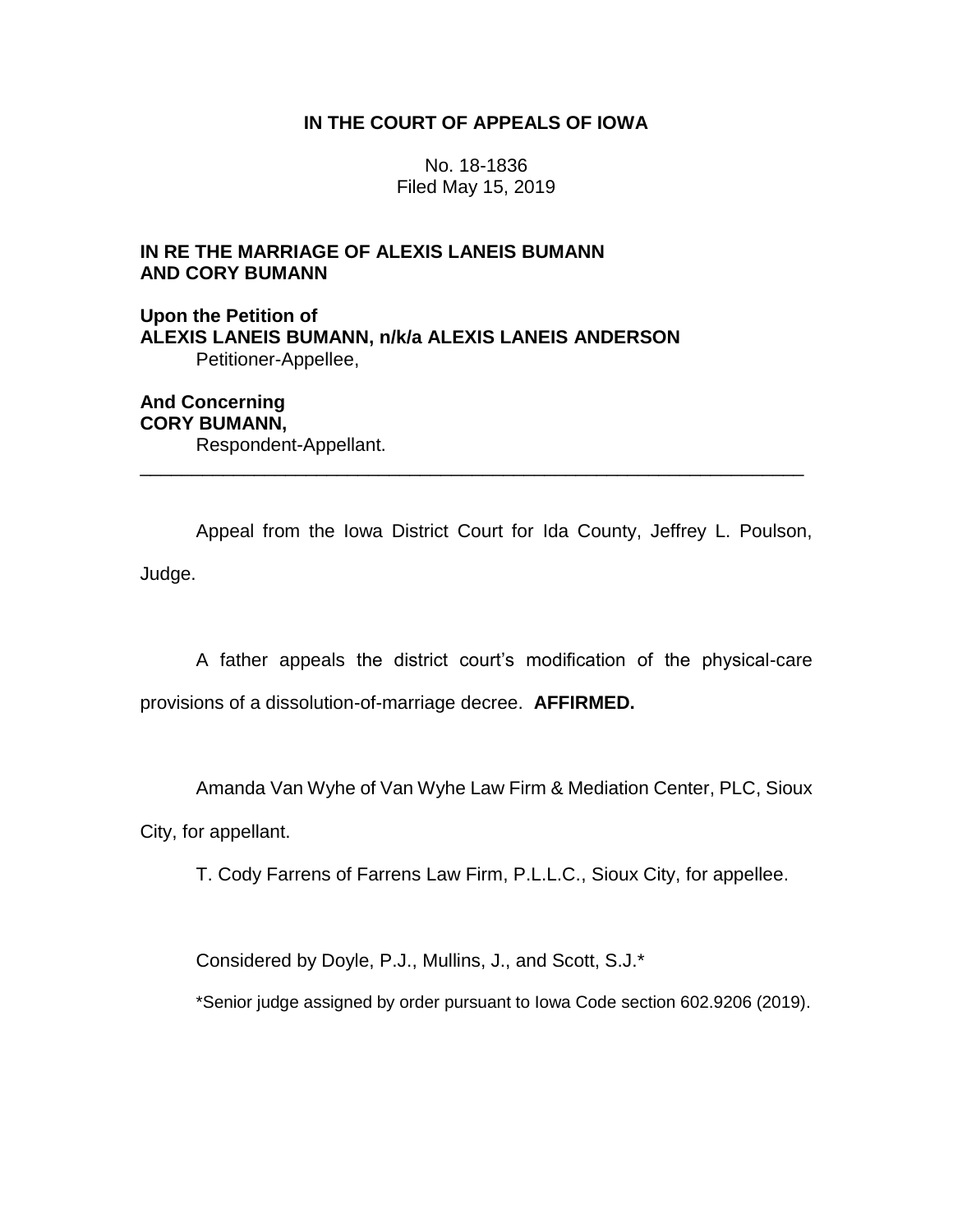## **MULLINS, Judge.**

The marriage of Alexis Anderson, formerly Alexis Bumann, and Cory Bumann was dissolved in November 2016. By stipulation, approved by the district court, the parties were awarded joint legal custody and shared physical care of their child, M.B., born in 2014. Alexis has another daughter, born in 2013, from another relationship prior to the marriage. In September 2017, Alexis remarried. She and her husband are in the military. In December, Alexis's husband was involuntarily transferred to Kentucky. In January 2018, Alexis petitioned for modification of the decree, seeking sole legal custody and physical care and citing her plans to move out of the state as a substantial change in circumstances. Cory contested modification and alternatively counterclaimed for physical care of M.B. The matter proceeded to trial. In September 2018, the district court entered its modification ruling, in which it ordered joint legal custody of M.B. and awarded Alexis physical care, with visitation to Cory. Cory filed a motion to reconsider, enlarge, or amend pursuant to Iowa Rule of Civil Procedure 1.904(2), which was largely denied by the court. Cory appeals, alleging the court erred in not awarding him physical care of M.B. and in placing too much emphasis on the value of M.B.'s sibling relationship with Alexis's other daughter.

We have reviewed the record de novo. *See* Iowa R. App. P. 6.907; *In re Marriage of Hoffman*, 867 N.W.2d 26, 32 (Iowa 2015). The issues involve only the application of well-settled rules of law; disposition on appeal is clearly controlled by prior appellate rulings; the written decision of the district court considered all the issues presented in this appeal and we approve of the findings, analysis, and conclusions it reached; and a full opinion of this court would not augment or clarify